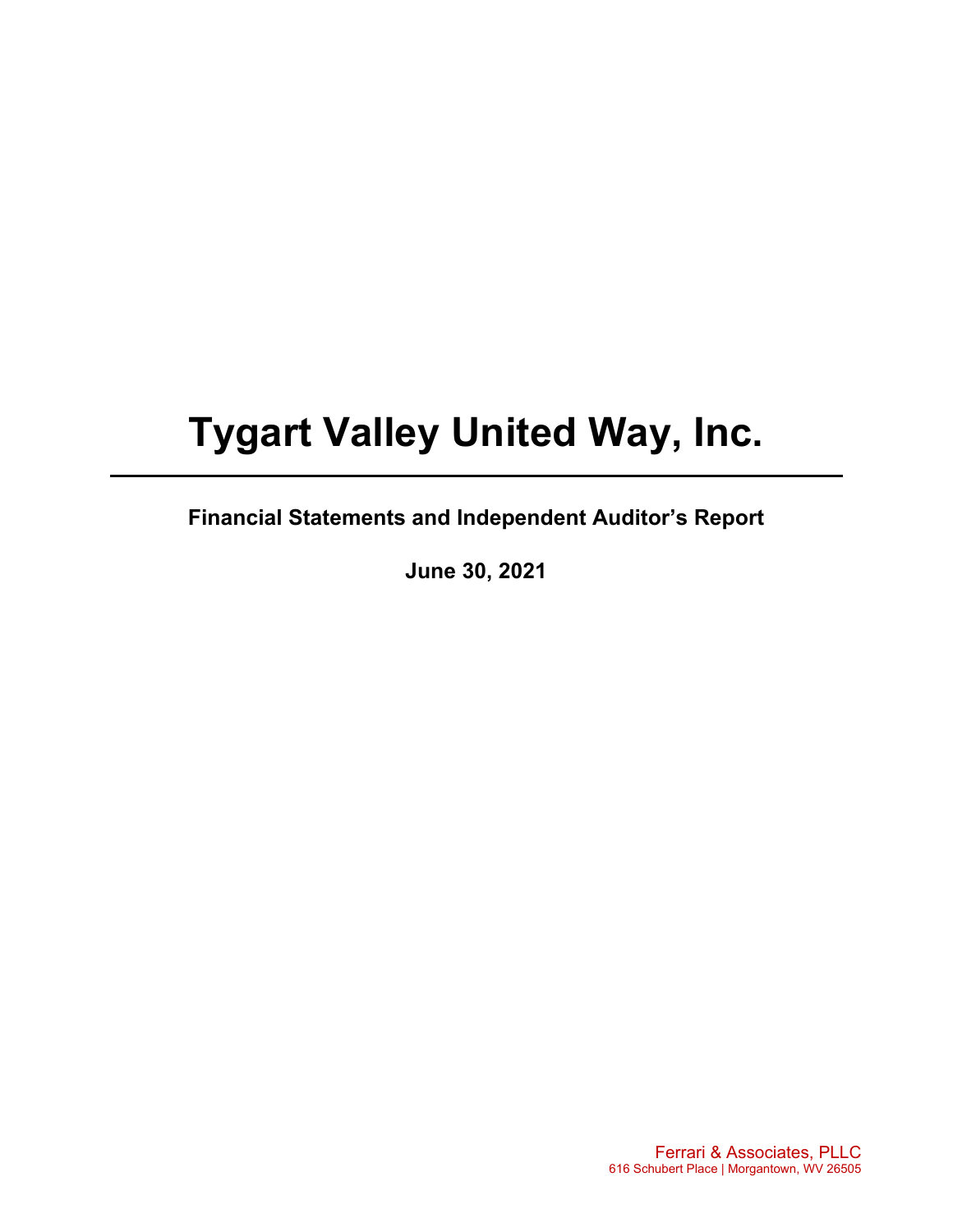## **Tygart Valley United Way, Inc. Table of Contents**

| <b>Financial Statements</b> |     |
|-----------------------------|-----|
|                             | -3  |
|                             | 4   |
|                             | - 5 |
|                             | - 6 |
|                             |     |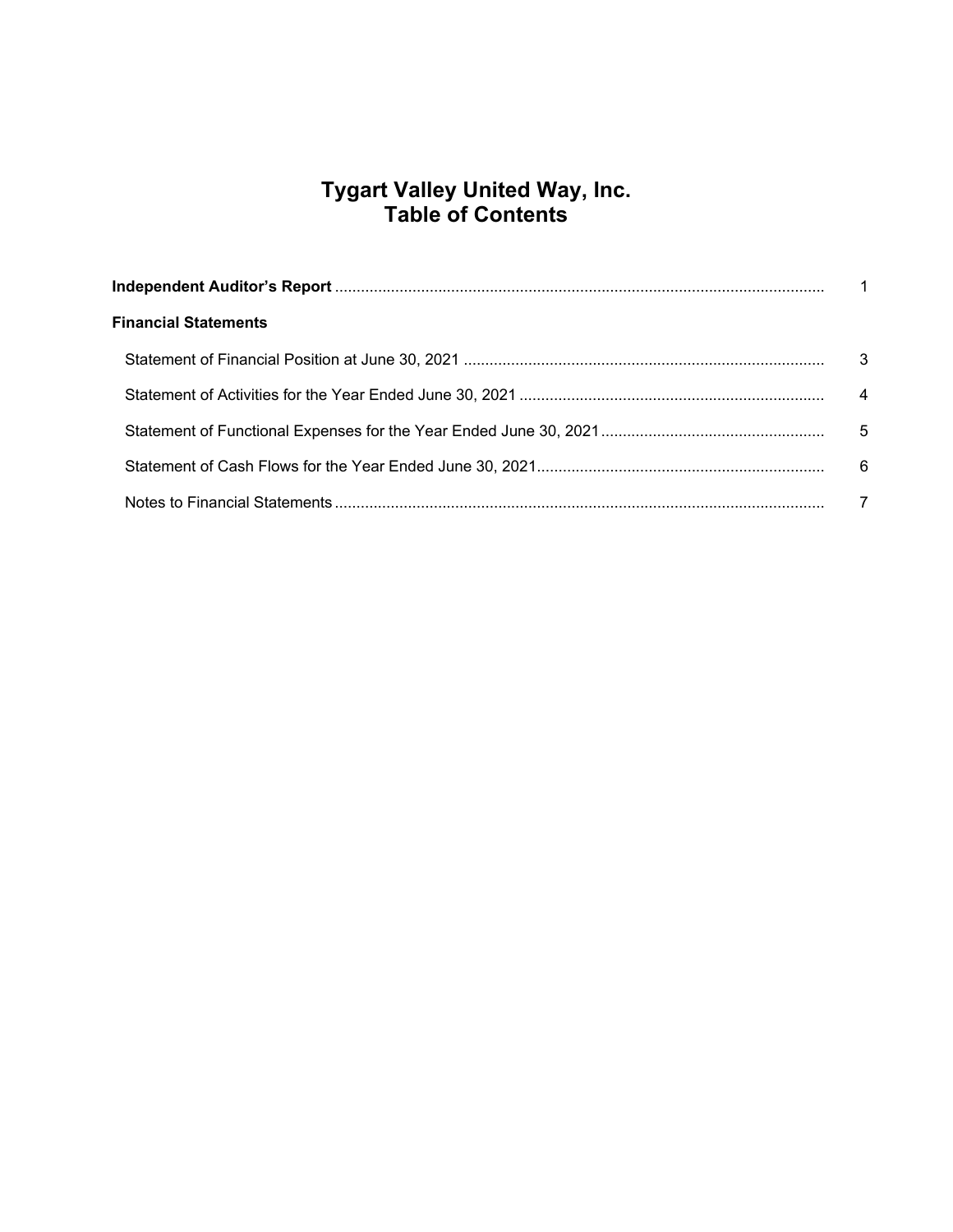616 Schubert Place | Morgantown, WV 26505

## **Independent Auditor's Report**

To the Board of Directors of Tygart Valley United Way, Inc. Fairmont, WV 26554

### **Opinion**

We have audited the accompanying financial statements of Tygart Valley United Way, Inc. (a nonprofit organization), which comprise the statement of statement of financial position as of June 30, 2021, and the related statements of activities, functional expenses, and cash flows for the year then ended, and the related notes to the financial statements.

In our opinion, the financial statements referred to above present fairly, in all material respects, the financial position of Tygart Valley United, Inc. as of June 30, 2021, and the changes in its net assets and its cash flows for the year then ended in accordance with accounting principles generally accepted in the United States of America.

### **Basis for Opinion**

We conducted our audit in accordance with auditing standards generally accepted in the United States of America. Our responsibilities under those standards are further described in the Auditor's Responsibilities for the Audit of the Financial Statements section of our report. We are required to be independent of Tygart Valley United Way, Inc. and to meet our other ethical responsibilities in accordance with the relevant ethical requirements relating to our audit. We believe that the audit evidence we have obtained is sufficient and appropriate to provide a basis for our audit opinion.

#### **Responsibilities of Management for the Financial Statements**

Management is responsible for the preparation and fair presentation of the financial statements in accordance with accounting principles generally accepted in the United States of America, and for the design, implementation, and maintenance of internal control relevant to the preparation and fair presentation of financial statements that are free from material misstatement, whether due to fraud or error.

In preparing the financial statements, management is required to evaluate whether there are conditions or events, considered in the aggregate, that raise substantial doubt about Tygart Valley United Way, Inc.'s ability to continue as a going concern within one year after the date that the financial statements are available to be issued.

#### **Auditor's Responsibilities for the Audit of the Financial Statements**

Our objectives are to obtain reasonable assurance about whether the financial statements as a whole are free from material misstatement, whether due to fraud or error, and to issue an auditor's report that includes our opinion. Reasonable assurance is a high level of assurance but is not absolute assurance and therefore is not a guarantee that an audit conducted in accordance with generally accepted auditing standards will always detect a material misstatement when it exists. The risk of not detecting a material misstatement resulting from fraud is higher than for one resulting from error, as fraud may involve collusion, forgery, intentional omissions, misrepresentations, or the override of internal control. Misstatements, including omissions, are considered material if there is a substantial likelihood that, individually or in the aggregate, they would influence the judgment made by a reasonable user based on the financial statements.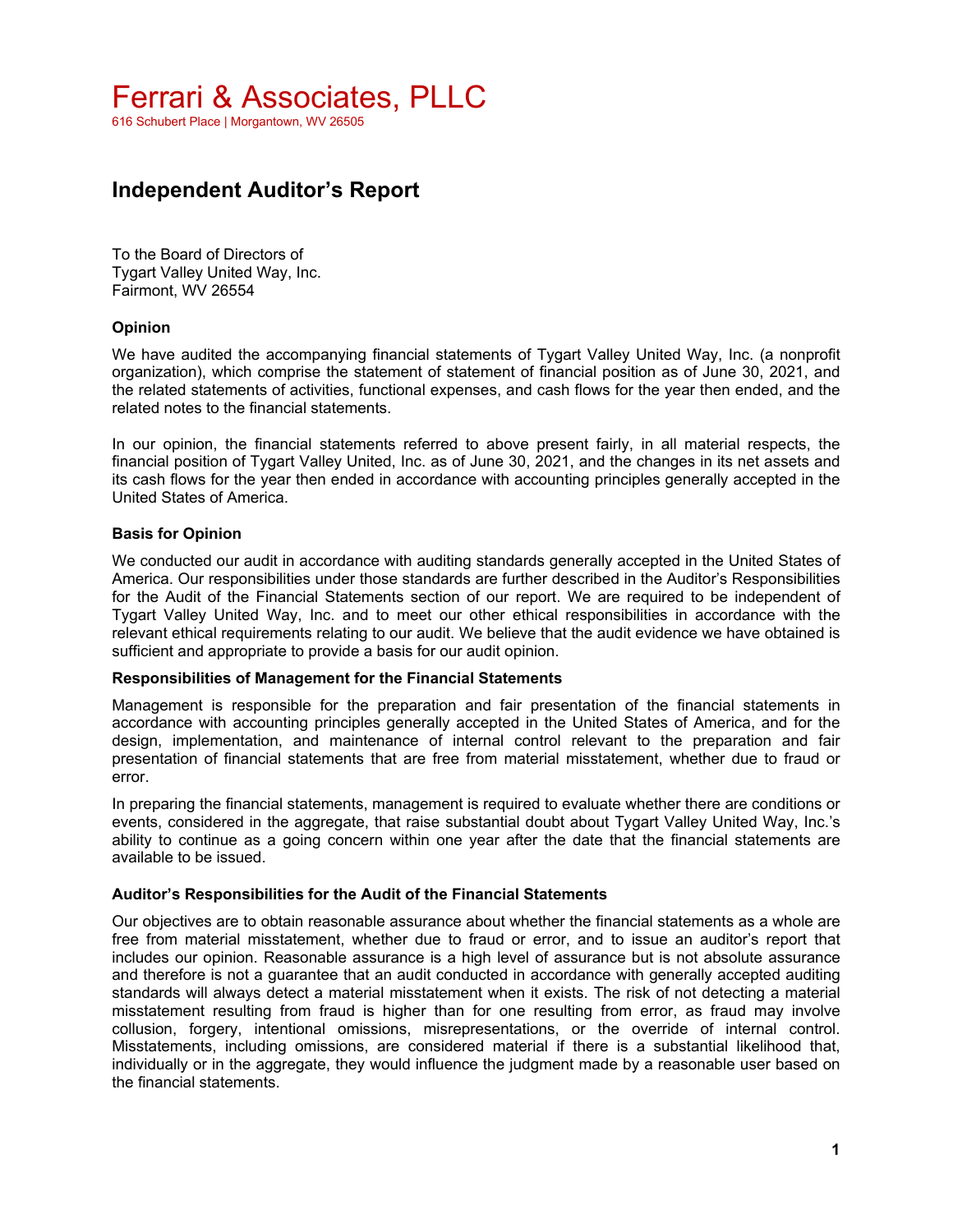## Ferrari & Associates, PLLC

616 Schubert Place | Morgantown, WV 26505

In performing an audit in accordance with generally accepted auditing standards, we:

- Exercise professional judgment and maintain professional skepticism throughout the audit.
- Identify and assess the risks of material misstatement of the financial statements, whether due to fraud or error, and design and perform audit procedures responsive to those risks. Such procedures include examining, on a test basis, evidence regarding the amounts and disclosures in the financial statements.
- Obtain an understanding of internal control relevant to the audit in order to design audit procedures that are appropriate in the circumstances, but not for the purpose of expressing an opinion on the effectiveness of Tygart Valley United Way, Inc.'s internal control. Accordingly, no such opinion is expressed.
- Evaluate the appropriateness of accounting policies used and the reasonableness of significant accounting estimates made by management, as well as evaluate the overall presentation of the financial statements.
- Conclude whether, in our judgment, there are conditions or events, considered in the aggregate, that raise substantial doubt about Tygart Valley United Way, Inc.'s ability to continue as a going concern for a reasonable period of time.

We are required to communicate with those charged with governance regarding, among other matters, the planned scope and timing of the audit, significant audit findings, and certain internal control related matters that we identified during the audit.

Ferrari & Associates, PLLC

**Morgantown, West Virginia February 17, 2022**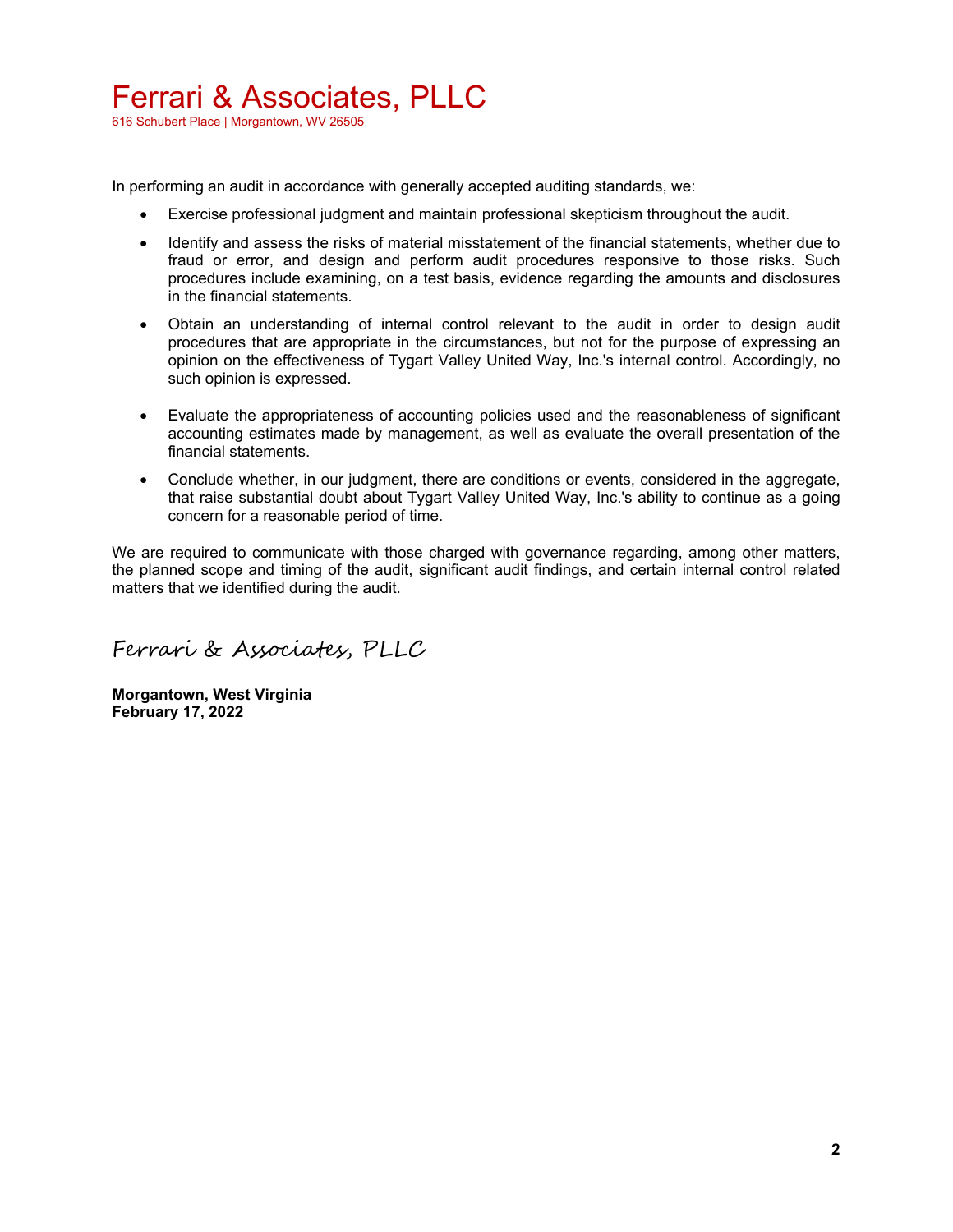## **Tygart Valley United Way, Inc. Statement of Financial Position June 30, 2021**

## **ASSETS**

| Current assets:                                 |                 |
|-------------------------------------------------|-----------------|
| Cash and cash equivalents                       | \$<br>370,257   |
| Pledges receivable-net of allowance of \$10,000 | 31,036          |
| Prepaid expenses                                | 1,834           |
| <b>Total current assets</b>                     | 403,127         |
| Property and equipment:                         |                 |
| Land and building                               | 185,000         |
| Furniture, equipment and computers              | 38,223          |
| Accumulated depreciation                        | (25, 859)       |
| Net property and equipment                      | 197,364         |
| Other assets:                                   |                 |
| Investments at fair market value                | 823,533         |
| <b>Total other assets</b>                       | 823,533         |
| <b>Total assets</b>                             | \$<br>1,424,024 |
| <b>LIABILITIES AND NET ASSETS</b>               |                 |
| <b>Current liabilities:</b>                     |                 |
| Accounts payable and accrued expenses           | \$<br>15,510    |
| Allocations and designations payable            | 402,964         |
| <b>Total current liabilities</b>                | 418,474         |
| <b>Total liabilities</b>                        | 418,474         |
| Net assets:                                     |                 |
| With donor restrictions                         | 379,254         |
| Without donor restrictions:                     |                 |
| Board designated                                | 30,018          |
| Undesignated                                    | 596,278         |
| Total without donor restrictions                | 626,296         |
| <b>Total net assets</b>                         | 1,005,550       |
| <b>Total liabilities and net assets</b>         | 1,424,024       |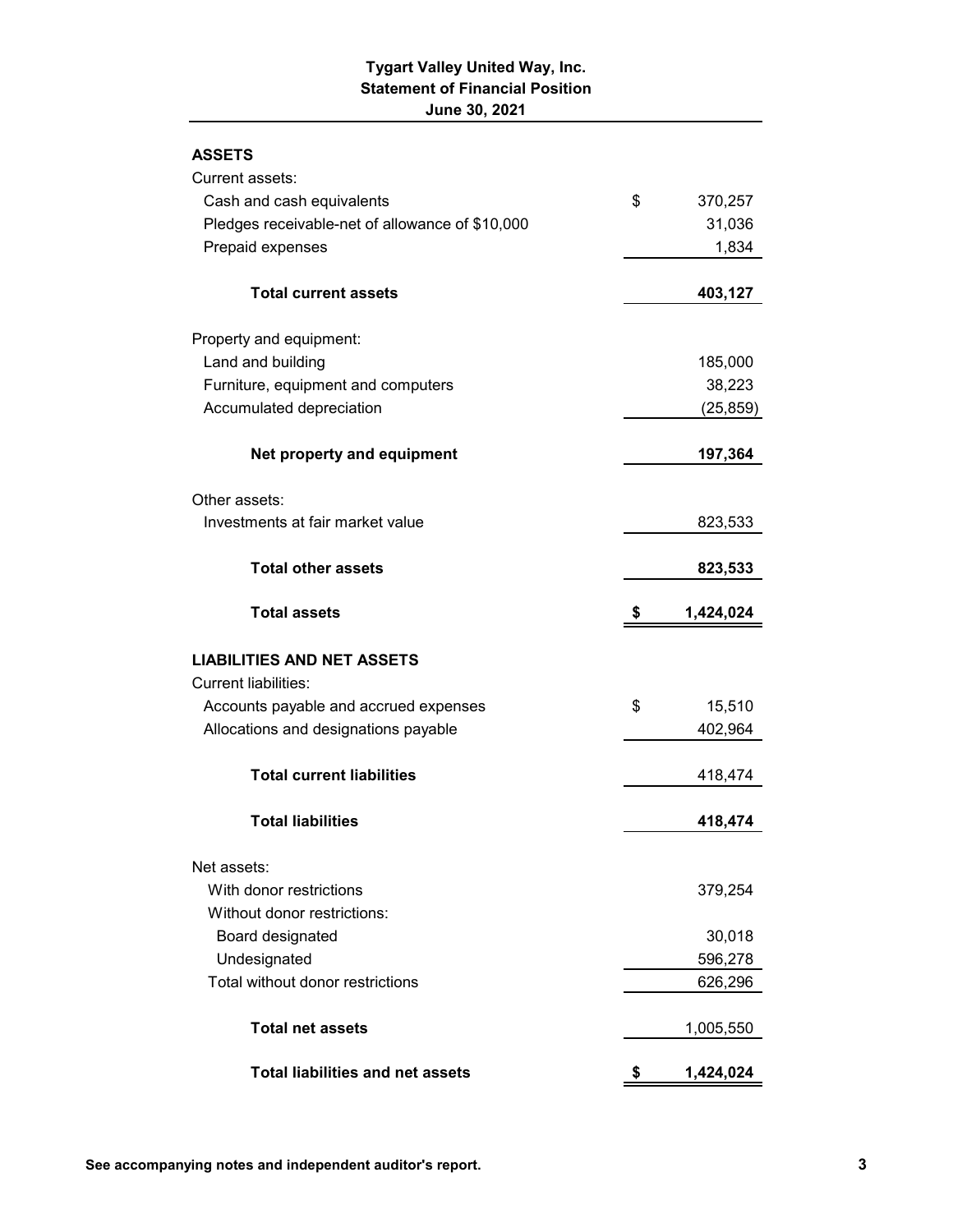#### **Tygart Valley United Way, Inc. Statement of Activities For the Year Ended June 30, 2021**

|                                                    | <b>Net Assets Without</b><br><b>Donor Restrictions</b> | <b>Net Assets With</b><br><b>Donor Restrictions</b> |          |                  |  | Total |
|----------------------------------------------------|--------------------------------------------------------|-----------------------------------------------------|----------|------------------|--|-------|
| <b>Operating Revenue</b>                           |                                                        |                                                     |          |                  |  |       |
| Campaign results 2020-2021                         | \$<br>490,942                                          | \$                                                  | 26,611   | \$<br>517,553    |  |       |
| (Less designations)                                | (37, 860)                                              |                                                     |          | (37, 860)        |  |       |
| Campaign results 2021-2022                         |                                                        |                                                     | 9,408    | 9,408            |  |       |
| Campaign results 2019-2020                         | 1,688                                                  |                                                     |          | 1,688            |  |       |
| Net campaign results                               | 454,770                                                |                                                     | 36,019   | 490,789          |  |       |
| Special event income                               |                                                        |                                                     |          |                  |  |       |
| (net of \$7,524 direct costs)                      | 88,676                                                 |                                                     |          | 88,676           |  |       |
| Corporate and government grants                    | 60,843                                                 |                                                     |          | 60,843           |  |       |
| Program revenue                                    | 64,331                                                 |                                                     | 166,803  | 231,134          |  |       |
| Net assets released from restrictions              | 25,000                                                 |                                                     | (25,000) |                  |  |       |
| <b>Total revenue and support</b>                   | 693,620                                                |                                                     | 177,822  | 871,442          |  |       |
| <b>OPERATING EXPENSES</b>                          |                                                        |                                                     |          |                  |  |       |
| Program services                                   | 711,052                                                |                                                     |          | 711,052          |  |       |
| (Less designations)                                | (37, 860)                                              |                                                     |          | (37, 860)        |  |       |
| Supporting activities:                             |                                                        |                                                     |          |                  |  |       |
| Management and general                             | 81,840                                                 |                                                     |          | 81,840           |  |       |
| Fundraising                                        | 32,495                                                 |                                                     |          | 32,495           |  |       |
| <b>Total operating expenses</b>                    | 787,527                                                |                                                     |          | 787,527          |  |       |
| Change in net assets from operating activities     | (93, 907)                                              |                                                     | 177,822  | 83,915           |  |       |
| <b>NON-OPERATING ACTIVITIES</b>                    |                                                        |                                                     |          |                  |  |       |
| Interest income                                    | 4,940                                                  |                                                     |          | 4,940            |  |       |
| Unrealized gain (loss) on investments              | 9,619                                                  |                                                     |          | 9,619            |  |       |
| PPP loan forgiveness                               | 20,000                                                 |                                                     |          | 20,000           |  |       |
| Other contributions                                | 22,628                                                 |                                                     |          | 22,628<br>57,187 |  |       |
| Change in net assets from non-operating activities | 57,187                                                 |                                                     |          |                  |  |       |
| Change in net assets                               | (36, 720)                                              |                                                     | 177,822  | 141,102          |  |       |
| Net assets - beginning of year                     | 663,016                                                |                                                     | 201,432  | 864,448          |  |       |
| Net assets - end of year                           | \$<br>626,296                                          | \$                                                  | 379,254  | \$<br>1,005,550  |  |       |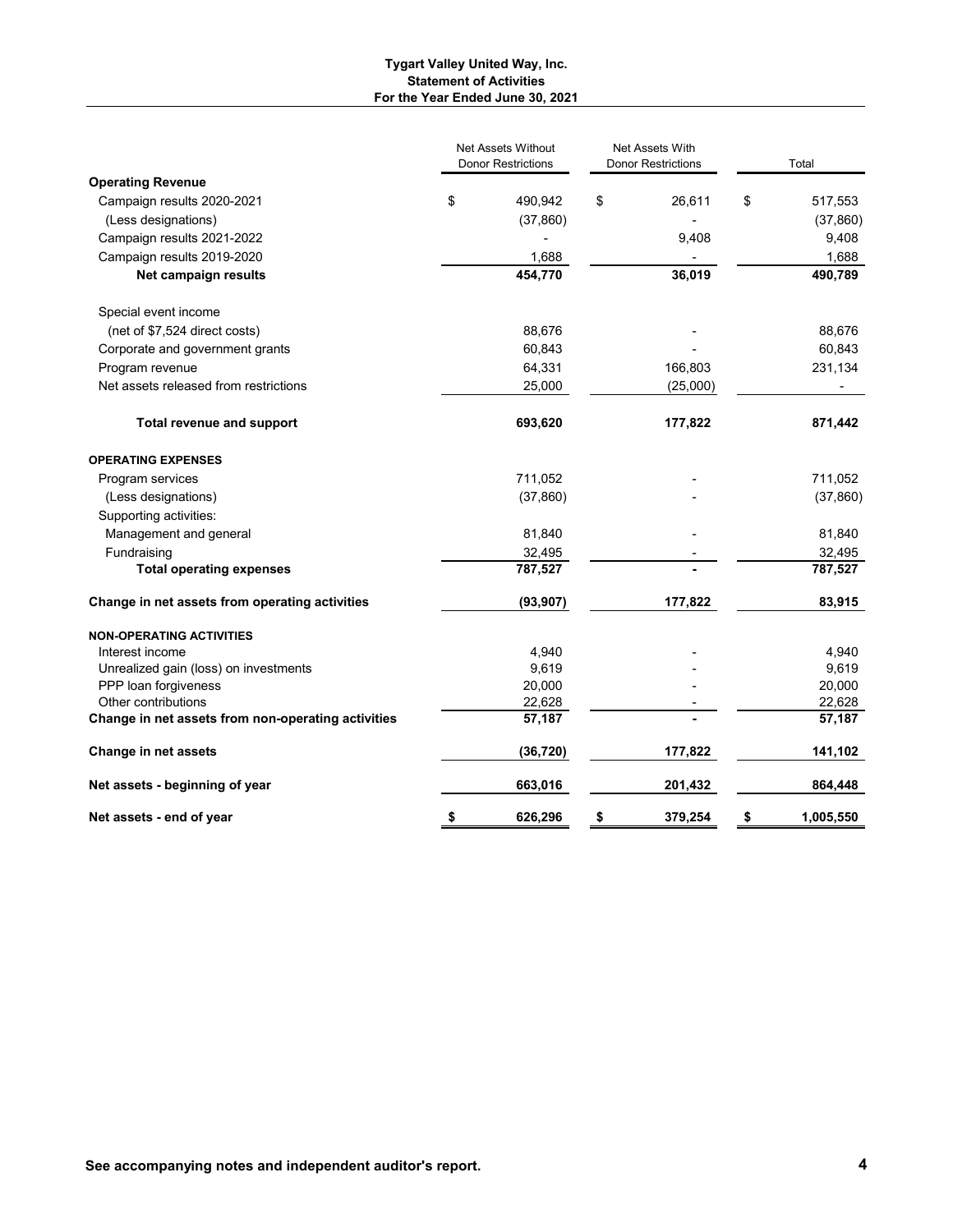### **Tygart Valley United Way, Inc. Statement of Functional Expenses For the Year Ended June 30, 2021**

|                                    | Program<br><b>Expenses</b> | Management<br>and General |        | Fundraising |        | Total |           |
|------------------------------------|----------------------------|---------------------------|--------|-------------|--------|-------|-----------|
| <b>Expenses</b>                    |                            |                           |        |             |        |       |           |
| Allocations/awards                 | \$<br>402,500              | \$                        |        | \$          |        | \$    | 402,500   |
| (Less designations)                | (37, 860)                  |                           |        |             |        |       | (37, 860) |
| Wages, taxes and benefits          | 107,584                    |                           | 37,890 |             | 16,345 |       | 161,819   |
| Telephone and internet             | 2.646                      |                           | 932    |             | 402    |       | 3,980     |
| Insurance                          | 1,372                      |                           | 2,059  |             |        |       | 3,431     |
| Office supplies and expenses       | 32,540                     |                           | 17,313 |             | 4,944  |       | 54,797    |
| Travel                             | 623                        |                           | 220    |             | 95     |       | 938       |
| Professional fees                  |                            |                           | 8,270  |             |        |       | 8,270     |
| Depreciation                       | 4,877                      |                           | 1,717  |             | 741    |       | 7,335     |
| Campaign promotion and fundraising | 158,910                    |                           | 5,181  |             | 9,968  |       | 174,059   |
| United Way Worldwide dues          |                            |                           | 8,258  |             |        |       | 8,258     |
| <b>Total expenses</b>              | 673,192                    | \$                        | 81,840 | \$          | 32,495 | \$    | 787,527   |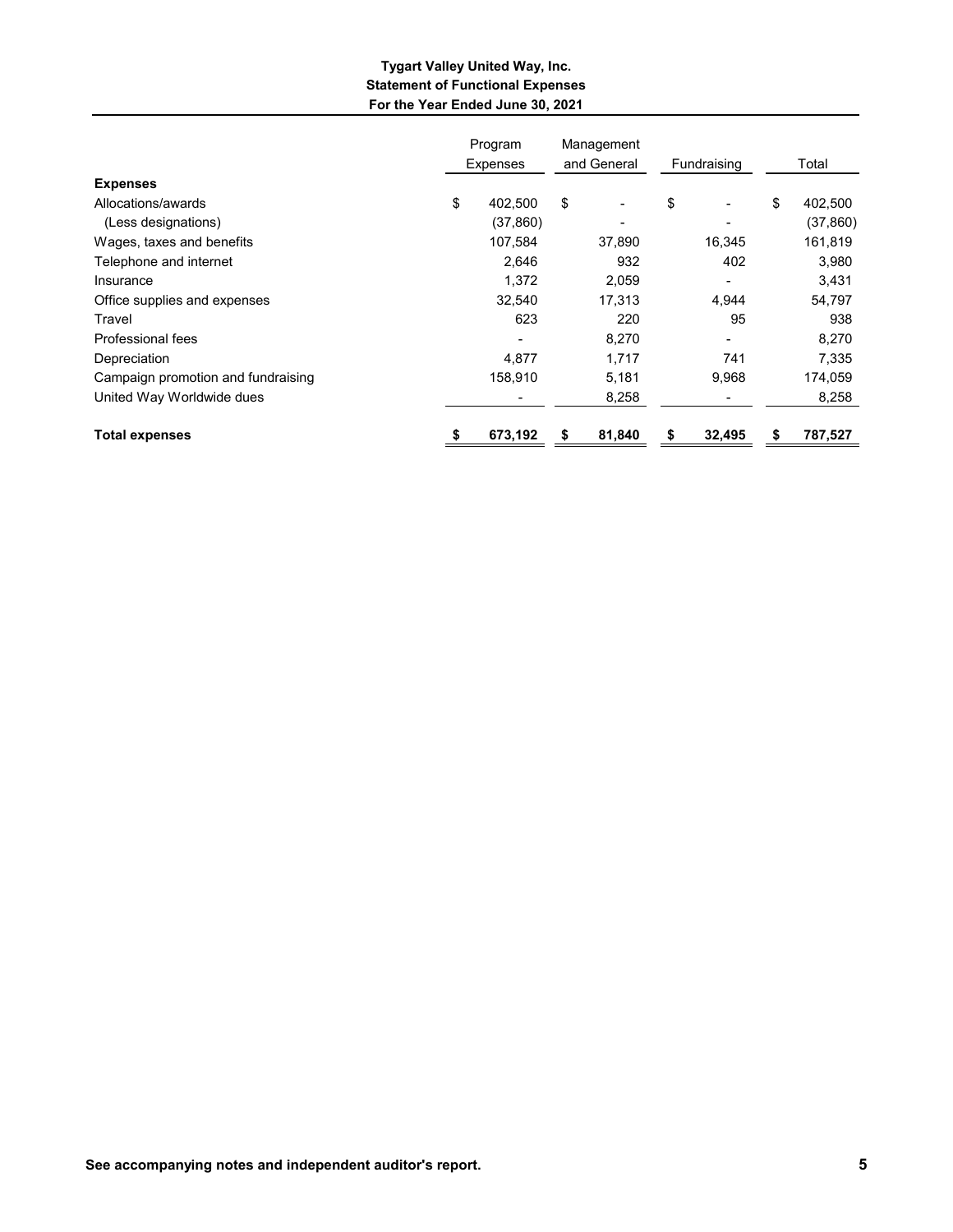## **Tygart Valley United Way, Inc. Statement of Cash Flows For the Year Ended June 30, 2021**

| Cash flows from operating activities:                     |               |
|-----------------------------------------------------------|---------------|
| Change in net assets                                      | \$<br>141,102 |
| Adjustments to reconcile change in net assets to net cash |               |
| provided (used) by operating activities:                  |               |
| Depreciation                                              | 7,335         |
| Investment activity                                       | (14, 559)     |
| (Increase) decrease in operating assets:                  |               |
| Pledge receivables                                        | (26, 611)     |
| Increase (decrease) in operating liabilities:             |               |
| Accounts payable and accrued expenses                     | (57)          |
| Allocations and designations payable                      | (35, 427)     |
| Net cash provided (used) by operating activities          | 71,783        |
| Cash flows from investing activities:                     |               |
| Purchases of investment securities                        | (100,000)     |
| Redemption of certificates of deposit                     | 43,675        |
| Net cash provided (used) by investing activities          | (56, 325)     |
| <b>Cash flows from financing activities:</b>              |               |
| PPP loan (forgiveness)                                    | (20,000)      |
| Net cash provided (used) by financing activities          | (20,000)      |
| Net change in cash                                        | (4, 542)      |
| Cash at beginning of year                                 | 374,799       |
| Cash at end of year                                       | \$<br>370,257 |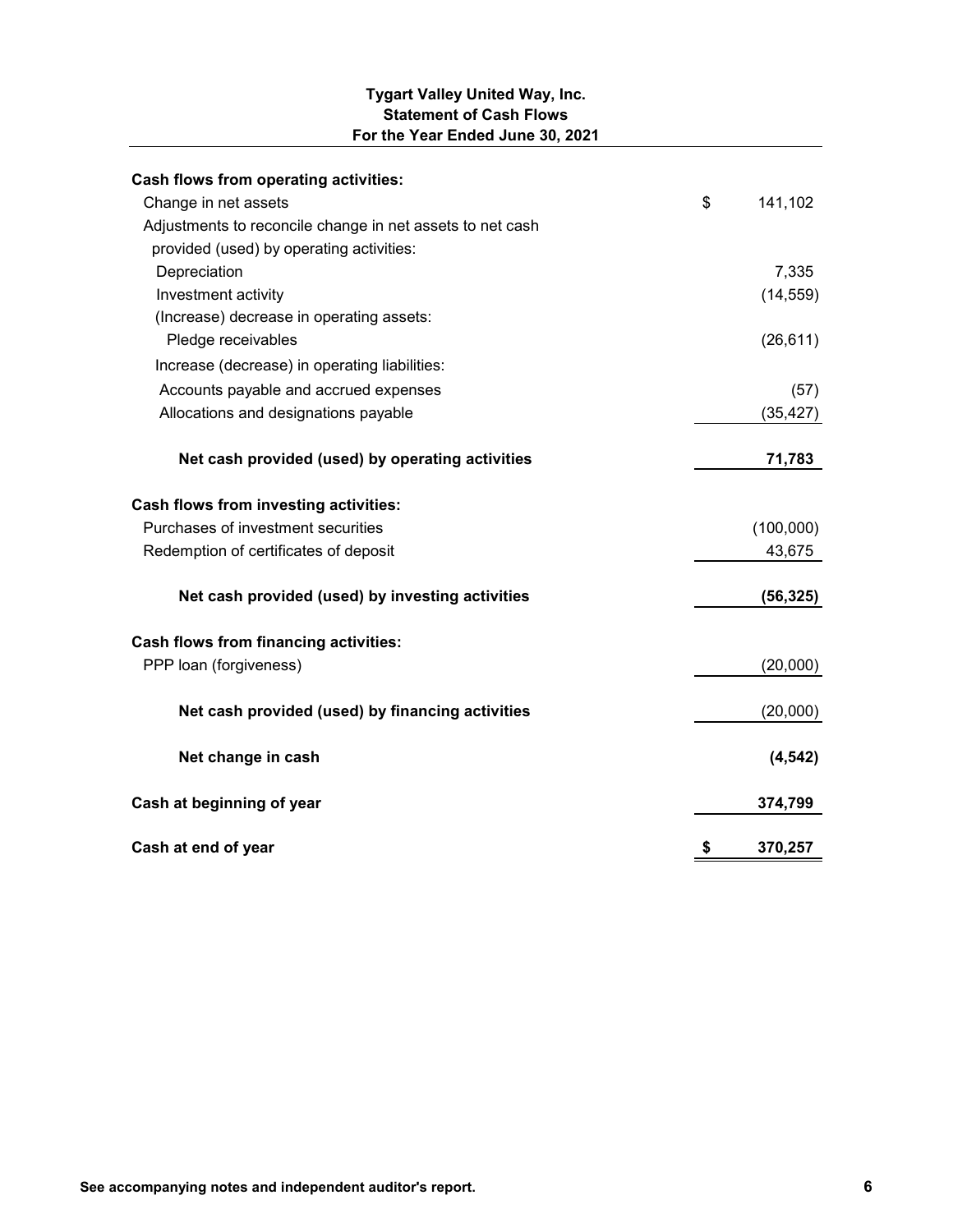#### $1.$ **Organization and Nature of Business**

The Tygart Valley United Way, Inc. (Organization) is a nonprofit organization whose function is to administer the collection and distribution of charitable contributions from the citizens of Marion, Randolph, Barbour, Tucker and Taylor Counties, West Virginia. As such, they are subject to the economic conditions of the Counties. The Organization changed its name from The United Way of Marion and Taylor Counties, Inc. to The Tygart Valley United Way, Inc. during the year 2021 when the Organization merged with the United Way of Randolph County and also added Barbour and Tucker County into its footprint.

#### $2.$ **Summary of Significant Accounting Policies**

### **Basis of Accounting**

The accompanying financial statements have been prepared on the accrual basis of accounting as contemplated by generally accepted accounting principles, and accordingly, reflect all significant receivables, payables, and other liabilities.

#### **Classification of Net Assets**

The Organization has classified its net assets and its revenues, gains, and losses, based on the existence or absence of donor-imposed restrictions. The Organization's net assets and changes therein are classified and reported as follows:

*Net Assets Without Donor Restrictions*: represents net assets that are not subject to or are no longer subject to donor-imposed stipulations. Net assets without donor restriction are available for use by the Organization at the discretion of the Board of Directors.

*Net Assets With Donor Restrictions*: represents net assets subject to stipulations imposed by donors. Some donor restrictions are temporary in nature, those whose use is limited by donor-imposed time and/or purpose restrictions. Other donor restrictions are perpetual in nature, whereby the donor has stipulated the funds be maintained in perpetuity. Restricted contributions whose conditions are met in the same year as received are recognized as net assets without donor restrictions.

Revenues are reported as increases in net assets without donor restriction unless use of the related assets is limited by donor-imposed restrictions. Expenses are reported as decreases in net assets without donor restriction. Gains and losses on investments and other assets or liabilities are reported as increases or decreases in net assets without donor restrictions unless their use is restricted by explicit donor stipulation or by law. Expirations of donor restrictions on the net assets (i.e., the donor-stipulated purpose has been fulfilled and/or the stipulated time period has elapsed) are reported as reclassifications between the applicable classes of net assets.

#### **Pledges and Contributions**

Unconditional pledges and promises to give are recognized as revenue and included in receivables in the period the promise is given. Such unconditional promises to give are recorded at net realizable value if expected to be collected in one year and at fair value if expected to be collected in more than one year.

Donors have the option to designate their contribution to a specific organization. These transactions are not reported in the statement of activities as revenue or expenses but are included in the total campaign amounts raised and then deducted as donor designations before arriving at net current year contributions. Additionally, the receipt of these designations is deducted from total community allocations to arrive at net community funding for the year. The collection of these contributions and distributions to donor specified agencies or other regional United Way organizations are transactions in which the Organization is acting as an intermediary.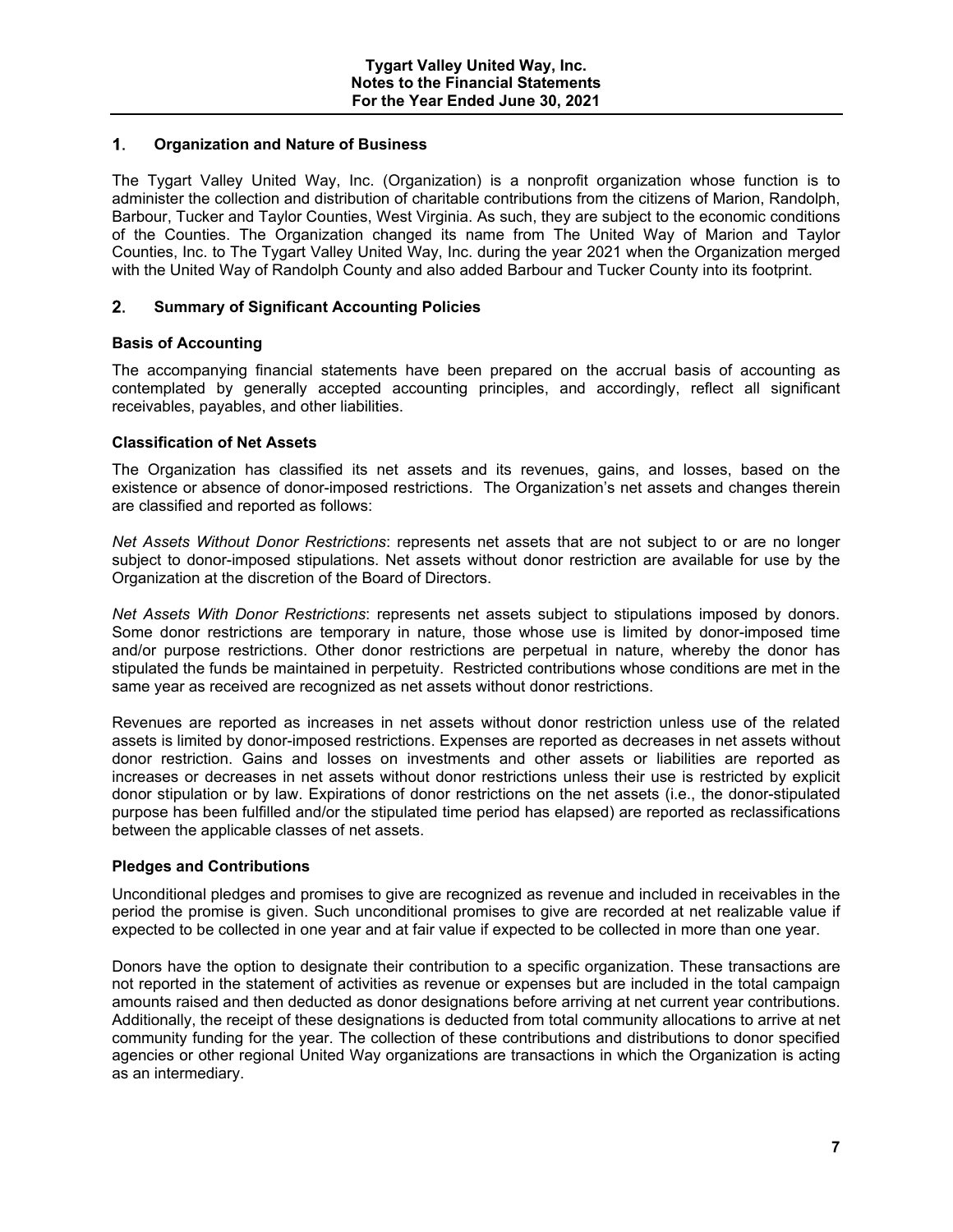The Organization uses the allowance method to determine unconditional pledges receivable. The allowance for uncollectible pledges receivable is based upon an historical average, applied to gross campaign, excluding donor designations.

#### **Investments**

Investments are reported at fair value. Unrealized and realized gains and losses are included in the accompanying statements of activities.

#### **Allocations Payable**

The Organization allocates pledges to its participating member agencies for the campaign year. These allocations are recognized as a liability when the allocation pledge is established.

#### **Fixed Assets**

Fixed assets are recorded at cost, if purchased, or estimated fair market value, if donated, and depreciated over their estimated useful lives. Depreciation is computed on the straight-line method. Expenditures for major renewals and betterments that extend the useful lives of the equipment are capitalized. Expenditures for maintenance and repairs are charged to expense as incurred.

#### **Income Taxes**

The Organization is exempt from federal income taxes as a non-profit organization under Section 501(c)(3) of the Internal Revenue Code.

#### **Cash and Cash Equivalents**

The Organization considers all highly liquid investments available for current use with an initial maturity of three months or less to be cash equivalents.

#### **Functional Expenses**

The costs of providing program and supporting activities have been presented on a functional basis in the statement of functional expenses and are summarized in the statement of activities. The statements of functional expenses present the natural classification detail of expenses by function. Accordingly, certain costs have been allocated among the programs and supporting services benefited. Expenses are charged to program or supporting activities as incurred or allocated using a statistical basis.

#### **Compensated Absences**

In accordance with FASB Codification Section 710 *Compensation*, amounts accrued for future absences includes amounts that are attributable to the employees' services already rendered, and only amounts that may be carried forward to periods subsequent to that in which they were earned.

#### **Estimates**

The preparation of financial statements in conformity with U.S. generally accepted accounting principles requires management to make estimates and assumptions that affect the reported amounts of assets and liabilities at the date of the financial statements and the report amounts of revenues and expenses during the reporting period. Estimates such as allowance for uncollectible pledges, are based upon known facts and circumstances. Estimates are revised by management in the period such fact and circumstances change.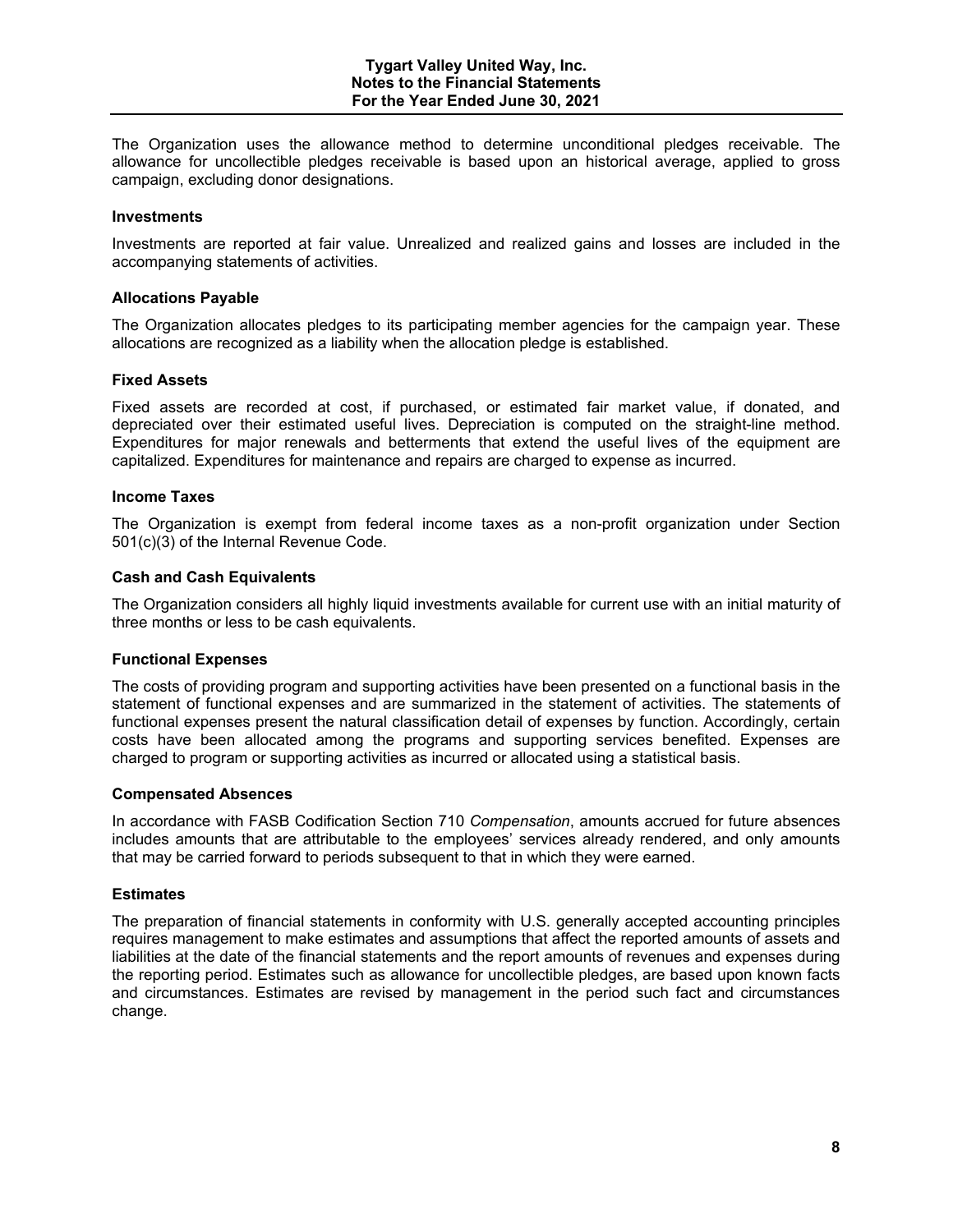#### $3<sub>1</sub>$ **Concentration of Risk**

The Organization maintains its cash accounts in financial institutions located in West Virginia. The balances are insured by the Federal Deposit Insurance Corporation up to \$250,000. The Organization's cash balances at various times throughout the year may be in excess of amounts insured; however, the Organization monitors its cash balances thereby mitigating its exposure to concentrations of credit risk.

The vast majority of pledges receivable are from individuals and corporations located in Marion, Randolph, Taylor, Barbour and Tucker Counties in West Virginia. The ability to collect these pledges could be affected by the future economic conditions in these counties and surrounding area.

#### 4. **Liquidity and Availability of Financial Assets**

The Organization's financial assets available within one year of the balance sheet date for general expenditures are as follows:

|                                               |   | 2021      |
|-----------------------------------------------|---|-----------|
| Cash                                          | S | 370.257   |
| Investments, at fair market value             |   | 823,533   |
| Pledges receivable                            |   | 31,036    |
| Total financial assets                        |   | 1.224.826 |
| Less:                                         |   |           |
| Restrictions by donors                        |   | 409,272   |
| Financial assets available to meet cash needs |   |           |
| for general expenditures within one year      | S | 815,554   |

As part of the Organizations liquidity management, it has a policy to structure its financial assets to be available as its general expenditures, liabilities, and other obligations come due.

#### $5.$ **Fair Value Measurements**

FASB Codification Section 825 (ASC 825) *Financial Instruments* permits an entity to elect fair value as the initial and subsequent measurement attribute for certain financial statement assets and liabilities. Entities electing the fair value option would be required to recognize changes in fair value earnings. The adjustment to reflect the difference between fair value and the carrying amount is accounted for as cumulative effect adjustment to net assets as of the date of the adoption. The adoption of this pronouncement did not have an effect on the Organization's financial statements. The Organization did not elect the fair value methodology permitted under ASC 825 for any financial instrument or other item that is not currently required to be measured at fair value.

FASB Codification Section 820 (ASC 820) *Fair Value Measurements and Disclosures* defines fair value, establishes a framework for measuring fair value, and expands disclosures about fair value measurements. Under ASC 820, various inputs are used in determining the fair value of assets and liabilities. These inputs are summarized in a hierarchy that segregates fair value measurement in the three levels (levels 1, 2, and 3), determined by the nature of input as follows:

 Level 1 – Quoted prices for identical assets or liabilities in active markets that the reporting entity has the ability to access at the measurement date. Level 1 assets and liabilities may include debt and equity securities that are traded in an active exchange, including over-the-counter markets, and that are highly liquid.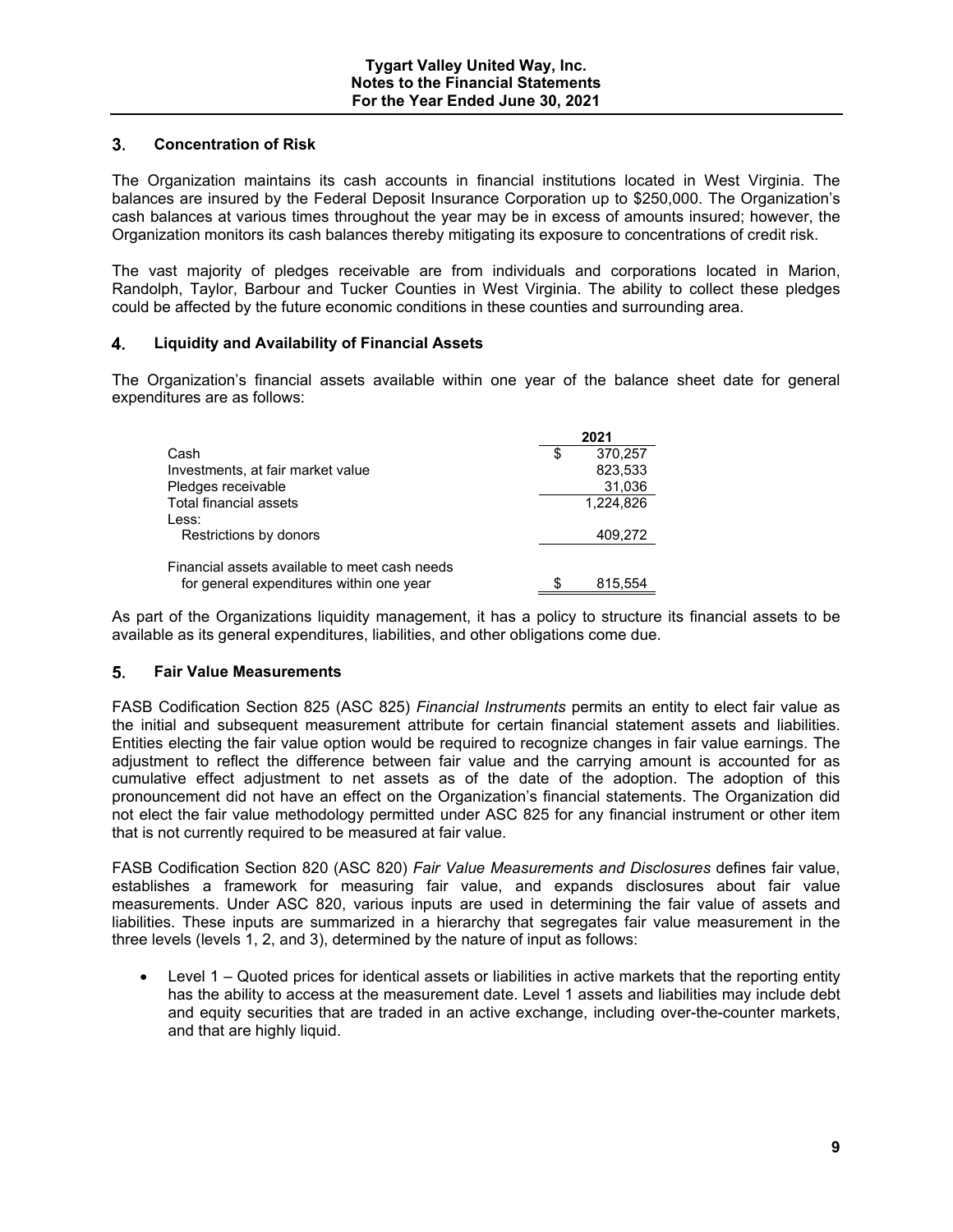- Level 2 Observable inputs other than Level 1 prices, such as quoted prices for similar assets or liabilities; quoted prices in markets that are not active; or other inputs that are observable or can be corroborated by observable market date for substantially the full term of the assets or liabilities.
- Level 3 Unobservable inputs that are supported by little or no market activity, and that are significant to the fair value of the assets or liabilities. Level 3 assets and liabilities include financial instruments whose value is determined using pricing models, discounted cash flow methodologies, or similar techniques, as well as instruments for which the determination of fair value requires significant management judgment or estimation.

The following table summarized the Organization's fair value measurements for investments in accordance with authoritative guidance at June 30, 2021.

|                         | June 30, 2021 |    |         |         |                          |    |         |
|-------------------------|---------------|----|---------|---------|--------------------------|----|---------|
|                         | Level 1       |    | Level 2 | Level 3 |                          |    | Total   |
| Cash and equivalents    | \$<br>203,823 | \$ | ۰       | \$      | $\overline{\phantom{a}}$ | \$ | 203,823 |
| Fixed income securities |               |    | 280,034 |         |                          |    | 280,034 |
| Common stock            |               |    | 378,901 |         |                          |    | 378,901 |
| Mutual funds            |               |    | 224,750 |         |                          |    | 224,750 |
|                         |               |    |         |         |                          |    |         |
| Total                   | \$<br>203,823 | S. | 619,710 | \$.     | $\blacksquare$           |    | 823,533 |

A financial instrument's categorization within the valuation hierarchy is based upon the lowest level of input that is significant to the fair value measurement.

The only assets or liabilities measured at fair value are investments. All of the Organization's investments at June 30, 2021 are considered Level 1 valuations and are valued based on quoted prices in active markets for identical assets. The carrying amounts reported for pledges receivable, approximate fair value given the short-term nature of the financial instruments based on a non-recurring assessment of fair value.

#### **Investments**

Investments were comprised of the following at June 30, 2021.

|                           | Cost<br>Fair value |  |         | <b>Cumulative Net</b><br>Unrealized<br>Gains / (Losses) |
|---------------------------|--------------------|--|---------|---------------------------------------------------------|
| Cash and cash equivalents | \$<br>203.823      |  | 203.823 |                                                         |
| Mutual funds              | 186.485            |  | 224.750 | 38.265                                                  |
| Common stock              | 216,009            |  | 378.901 | 162,892                                                 |
| Fixed income securities   | 14.991             |  | 16.059  | 1,068                                                   |
| Total                     | 621.308            |  | 823.533 | 202.225                                                 |

Interest and dividend income is recorded when earned. Realized gains and losses are recorded as the difference between historical cost and fair value when an investment is sold. Unrealized gains and losses are recorded as the change in fair value of investments.